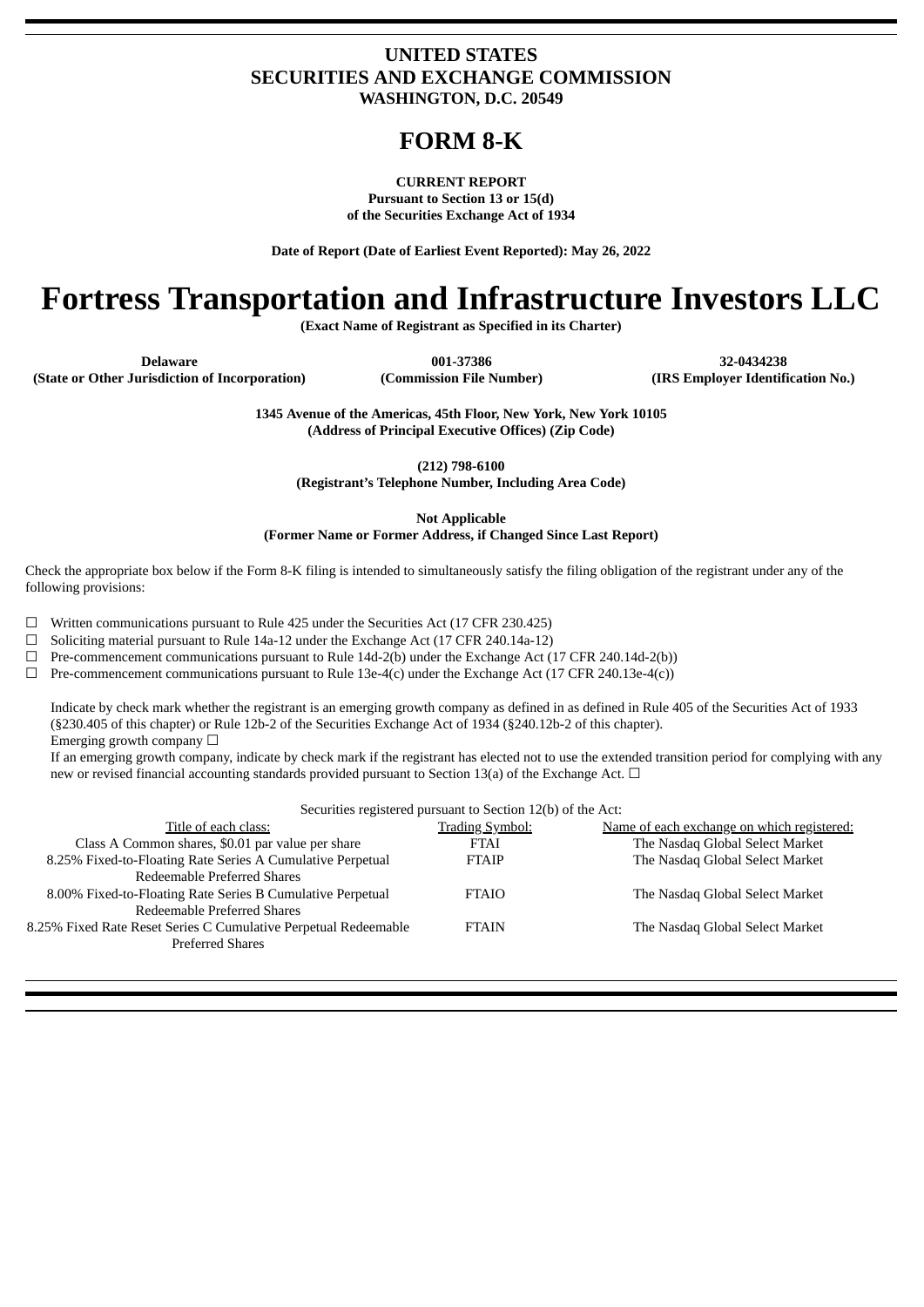#### **Item 5.07. Submission of Matters to a Vote of Security Holders.**

At the 2022 Annual Meeting of Shareholders (the "Annual Meeting") held on May 26, 2022, the shareholders of Fortress Transportation and Infrastructure Investors LLC (the "Company") voted on the matters described below.

1. The Company's shareholders elected two Class I directors, who comprise all the directors of such class, to serve until the 2025 Annual Meeting of Shareholders and until their respective successors are duly elected or appointed and qualified. The numbers of shares that voted for the election of such directors, withheld authority to vote for such directors, and represented broker non-votes with respect to this proposal are summarized in the table below.

| Director Nominee | Votes For  | Votes Withheld | <b>Broker Non-Votes</b> |
|------------------|------------|----------------|-------------------------|
| Paul R. Goodwin  | 38.922.363 | 5,371,067      | 27,405,985              |
| Ray M. Robinson  | 38,697,863 | 5,595,567      | 27,405,985              |

2. The Company's shareholders ratified the appointment of Ernst & Young LLP as the Company's independent registered public accounting firm for the fiscal year ending December 31, 2022. The numbers of shares that voted for, against and abstained from voting for or against the ratification of the selection of Ernst & Young LLP are summarized in the table below.

| Votes For<br>$\sim$ $\sim$ | Votes<br>Against | Abstentions                 |
|----------------------------|------------------|-----------------------------|
| $- -$<br>381<br>−.         | 193,565          | . 07C<br>24<br>$\ldots$<br> |

\* Broker non-votes are instances where a broker holding shares of record for a beneficial owner does not vote the shares because it has not received voting instructions from the beneficial owner and therefore is precluded by the rules of Nasdaq Global Select Market ("Nasdaq") from voting on a particular matter. Under Nasdaq rules, when a broker holding shares in "street name" does not receive voting instructions from a beneficial owner, the broker has discretionary authority to vote on certain routine matters but is prohibited from voting on non-routine matters. Brokers who did not receive instructions were not entitled to vote on the election of directors, but they were entitled to vote on the ratification of the appointment of the independent registered public accounting firm.